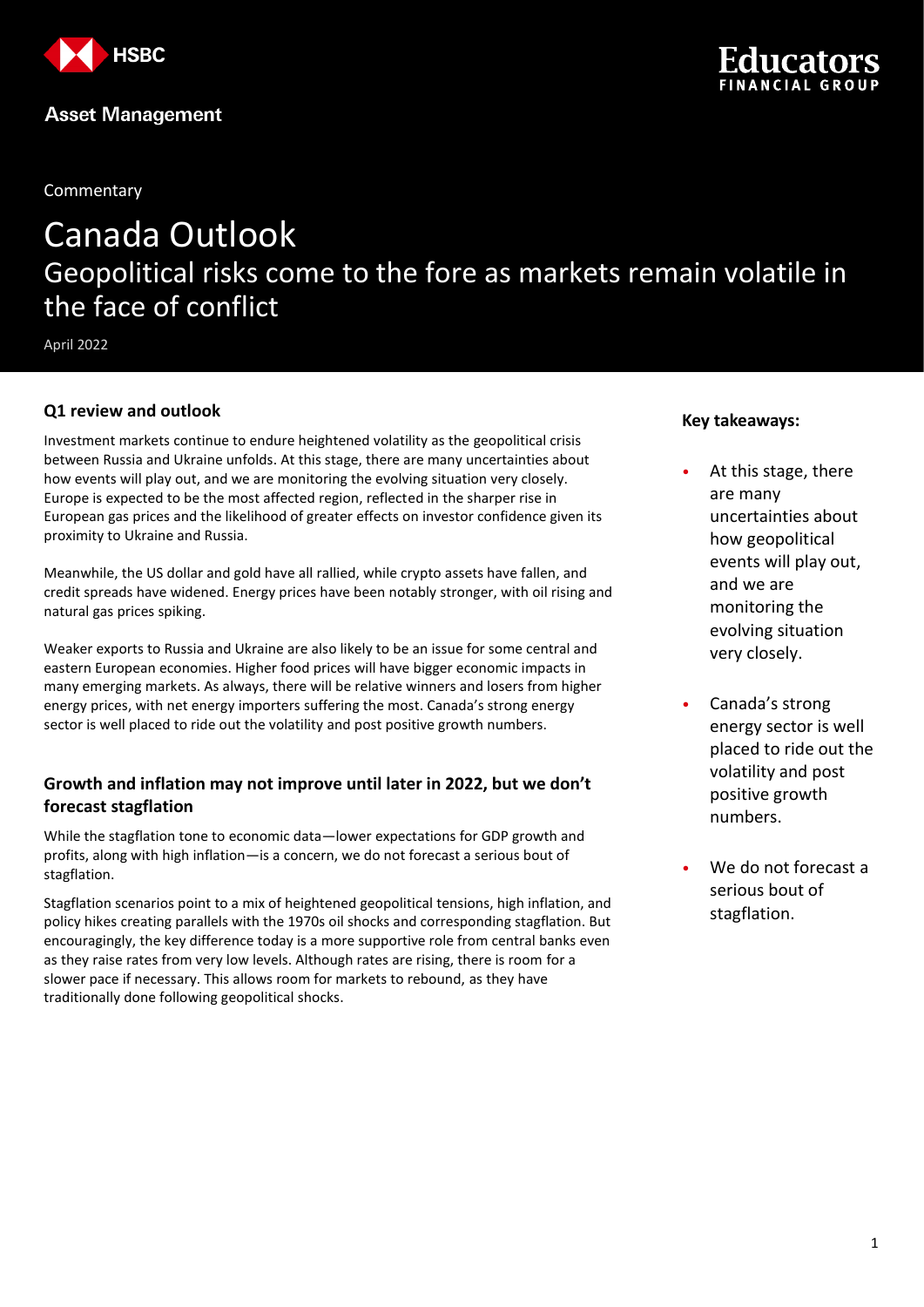## **Canadian investment strategy and market highlights**

## **Investment strategy highlights**

A defensive allocation in today's environment means a selective approach to investing. A defensive allocation is more than asset allocation, it looks for stocks and bonds with specific qualities that could help reduce the volatility of returns. One technique, for example, is to target stocks with lower levels of historic volatility.

However, while a defensive asset allocation is appropriate, we are remaining invested and modestly overweight equities. We would also caution against going into cash given the current backdrop of high inflation. We are bracing for continued volatility, being realistic about investment returns, and focusing on the long run. Being defensive and selective is encouraging our focus on the value and quality of the securities we select and hold.

During the first quarter, Canadian equities continued to outperform, with the S&P/TSX Composite Index trading at six-month highs, while the S&P 500 Index had yet to return to levels seen at the end of 2021. In addition, equity valuations in Canada have moved from reasonable to attractive levels. Overall, the return potential of Canadian equities still looks more attractive than that of Canadian fixed income on a relative basis. Within fixed income, we favour provincial bonds over Government of Canada bonds.

## **Market highlights**

Canadian equities, as measured by the S&P/TSX Composite Index, were up 3.82% in the first quarter and up 20.19% over the last 12 months. Canadian bonds, as measured by the FTSE Canada Universe Bond Index, finished the first quarter down 6.97% and were down 4.52% over the last 12 months.

| (period ended March 31, 2022) |           |           |           |          |                |
|-------------------------------|-----------|-----------|-----------|----------|----------------|
|                               | 3-Month   | 1-Year    | 3-Year*   | 5-Year*  | $10$ -Year $*$ |
| S&P/TSX Composite Index       | 3.82%     | 20.19%    | 14.15%    | 10.34%   | 9.08%          |
| Healthcare                    | $-8.51%$  | $-46.70%$ | $-30.31%$ | $-8.74%$ | $-12.93%$      |
| <b>Information Technology</b> | $-35.45%$ | $-22.72%$ | 21.85%    | 22.95%   | 19.85%         |
| <b>Materials</b>              | 20.09%    | 34.10%    | 20.00%    | 11.53%   | 2.88%          |
| <b>Consumer Staples</b>       | 5.37%     | 25.74%    | 11.62%    | 10.50%   | 15.70%         |
| <b>Consumer Discretionary</b> | $-7.70%$  | $-2.78%$  | 10.34%    | 7.28%    | 12.61%         |
| <b>Communication Services</b> | 8.83%     | 26.76%    | 10.30%    | 9.87%    | 11.37%         |
| <b>Real Estate</b>            | $-4.70%$  | 19.10%    | 7.66%     | 9.72%    | 10.82%         |
| Utilities                     | 4.96%     | 13.29%    | 16.95%    | 11.80%   | 9.31%          |
| Industrials                   | 3.86%     | 13.51%    | 15.54%    | 14.53%   | 15.54%         |
| <b>Financials</b>             | 2.16%     | 22.44%    | 15.92%    | 11.29%   | 12.38%         |
| Energy                        | 28.72%    | 59.27%    | 13.99%    | 6.61%    | 3.92%          |

**S&P/TSX Composite Index and Sector Performance**

 \*Compound annual rate of return. Source: Bloomberg as at March 31, 2022. Performance stated in Canadian dollar total returns.

- A defensive allocation in today's environment means a selective approach to investing.
- We caution against going into cash given the current backdrop of high inflation.
- The S&P/TSX Composite Index was up 3.82% in the first quarter.
- The FTSE Canada Universe Bond Index finished the first quarter down 6.97%.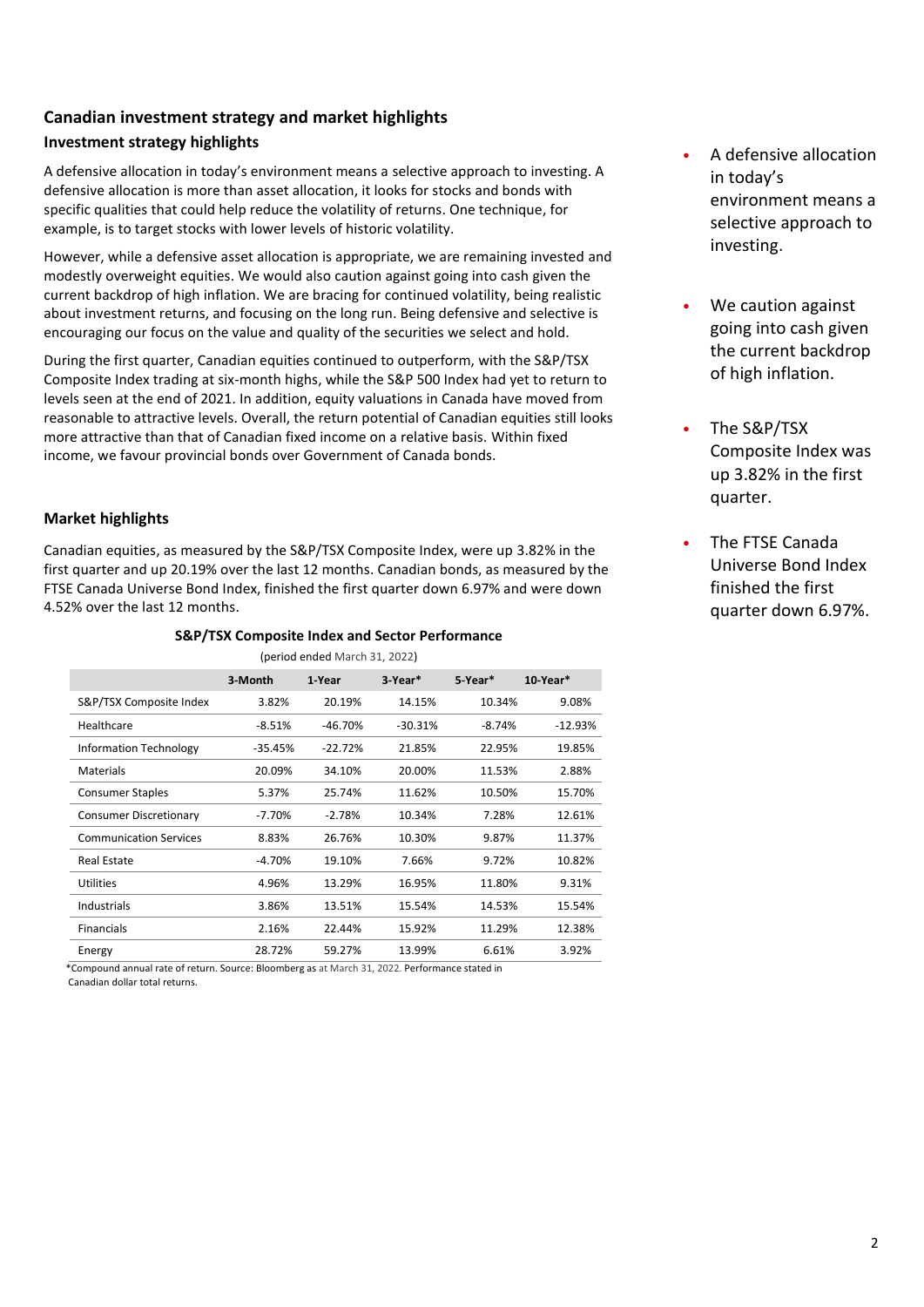### **2022 outlook: Despite worsening growth and inflation, picture still looks favourable overall**

### **Central banks firmly in tightening cycle as inflation continues rising**

Market participants now expect the Bank of Canada and the US Federal Reserve to increase rates significantly before year-end. At its April 13 meeting, the Bank of Canada raised rates by half a percentage point. The last time there was more than a quarter percentage point rise was May 2000. Upward revisions to inflation and downward revisions to growth both reflect continued supply-chain difficulties and higher commodity prices.

The driving force behind the change in the Fed's policy outlook is higher-for-longer inflation than the Fed had been expecting, rather than reflecting a stronger growth outlook. Indeed, Chair Jerome Powell noted the committee is acutely aware of the need to return to price stability, given that it now expects core personal consumption expenditures inflation to remain above 4% throughout 2022. In Canada, consumer price inflation hit 5.7% in February, and remains well above the Bank's target range. Price increases have become more pervasive, and measures of core inflation have all risen.

While markets may be troubled by the thought of central banks raising rates, we encourage investors to consider that these moves from policymakers show their increasing confidence that the long-term trajectory of economic growth still points to less need for stimulus. The recent federal budget echoed this sentiment when it signalled that pandemic supports will be withdrawn. It is also important to remember that on a historical basis interest rates are rising from an extremely low base.



**Bank of Canada Policy Rate Expectations (%)**

Source: HSBC and Bloomberg, as at April 4, 2022. Any forecast, projection or target contained in this presentation is for information purposes only and is not guaranteed in any way. Past performance is not an indication of future returns

Our second-quarter outlook expects volatility will persist, but overall economic growth should continue trending well. Making short-term investment decisions in a challenging geopolitical environment is usually not prudent. Responding to short-term volatility by deviating from long-term investment plans rarely yields positive results.

We remain keenly focused on the long term and recommend clients remain invested, given the solid fundamentals we expect will carry the markets through 2022.

- Market participants now expect the Bank of Canada and the US Federal Reserve to increase rates significantly before year-end.
- In Canada, consumer price inflation hit 5.7% in February, and remains well above the Bank of Canada's target range.
- Our second-quarter outlook expects volatility will persist, but overall economic growth should continue trending well.

All quoted returns are total returns as at March 31, 2022 in Canadian dollars. Sources include HSBC Global Research, Bloomberg, RIMES, Statistics Canada and the Bank of Canada.

Important Information: